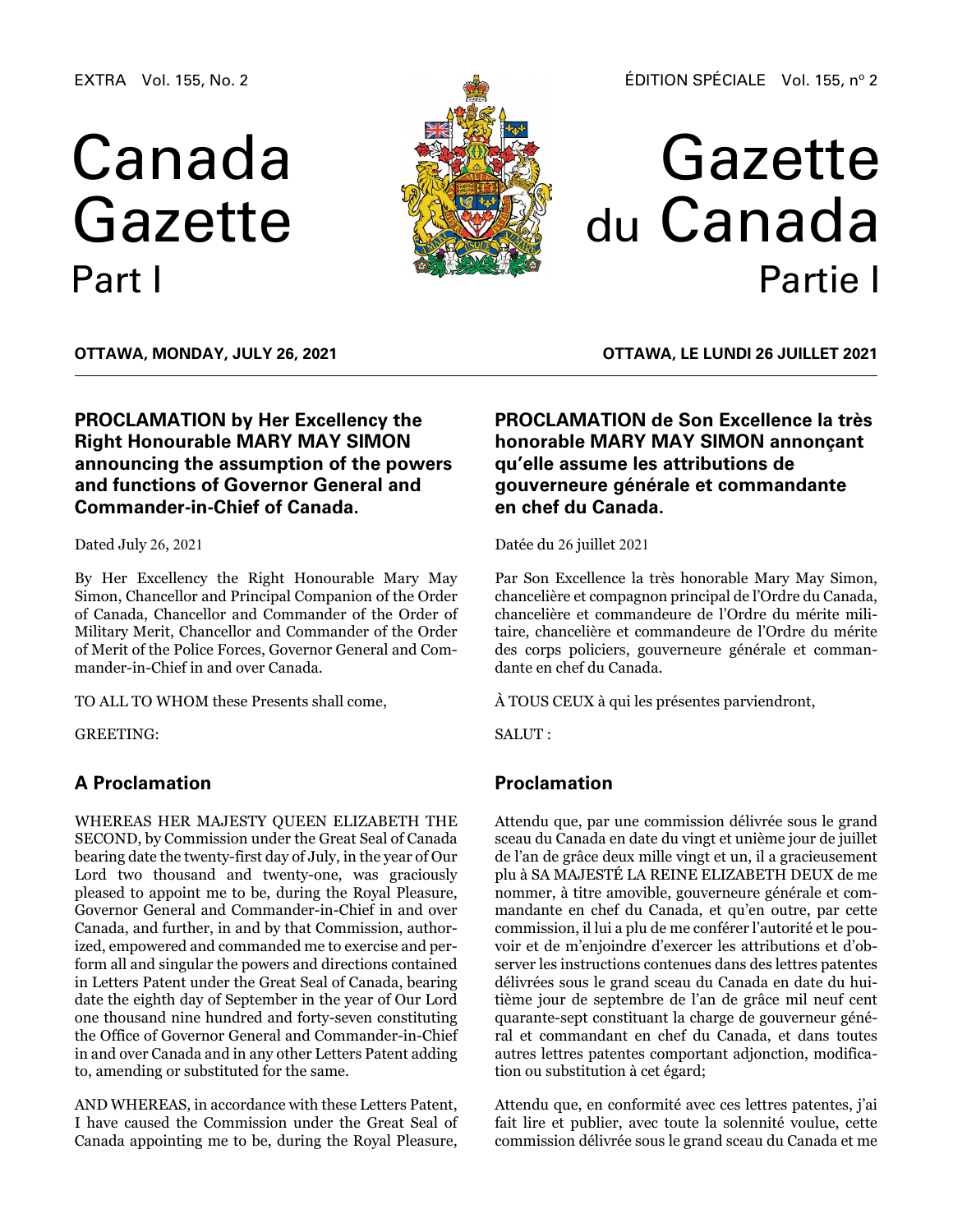Governor General and Commander-in-Chief in and over Canada to be read and published with all due solemnity in the presence of the Chief Justice or other Judge of the Supreme Court of Canada and of Members of the Queen's Privy Council for Canada, and have taken the Oaths prescribed by those Letters Patent.

NOW, THEREFORE, KNOW YOU that I have thought fit to issue this Proclamation in order to make known Her Majesty's appointment and to make known that I have entered upon the duties of the Office of Governor General and Commander-in-Chief in and over Canada.

AND I DO HEREBY require and command that all and singular Her Majesty's Officers and Ministers in Canada do continue in the execution of their several and respective offices, places and employments, and that Her Majesty's loving subjects and all others whom these Presents may concern do take notice and govern themselves accordingly.

GIVEN under my Hand and Seal of Office at Ottawa, this twenty-sixth day of July in the year of Our Lord two thousand and twenty-one and in the seventieth year of Her Majesty's Reign.

MARY MAY SIMON

[Privy Seal]

nommant, à titre amovible, gouverneure générale et commandante en chef du Canada, en présence du juge en chef ou d'un autre juge de la Cour suprême du Canada et de membres du Conseil privé de la Reine pour le Canada, et que j'ai prêté les serments prescrits par ces lettres patentes;

Sachez donc maintenant que je crois à propos de prendre la présente proclamation afin de faire connaître cette nomination par Sa Majesté et de faire savoir que j'assume les attributions afférentes à la charge de gouverneure générale et commandante en chef du Canada.

Par les présentes, j'ordonne et j'enjoins à tous et à chacun des fonctionnaires et ministres de Sa Majesté au Canada de continuer l'exercice de leurs fonctions et emplois respectifs, et aux féaux sujets de Sa Majesté ainsi qu'à tous les autres que les présentes intéressent d'en prendre connaissance et d'agir en conséquence.

Donné sous mon seing et mon sceau officiel à Ottawa, ce vingt-sixième jour de juillet de l'an de grâce deux mille vingt et un, soixante-dixième année du règne de Sa Majesté.

MARY MAY SIMON

[Sceau privé]